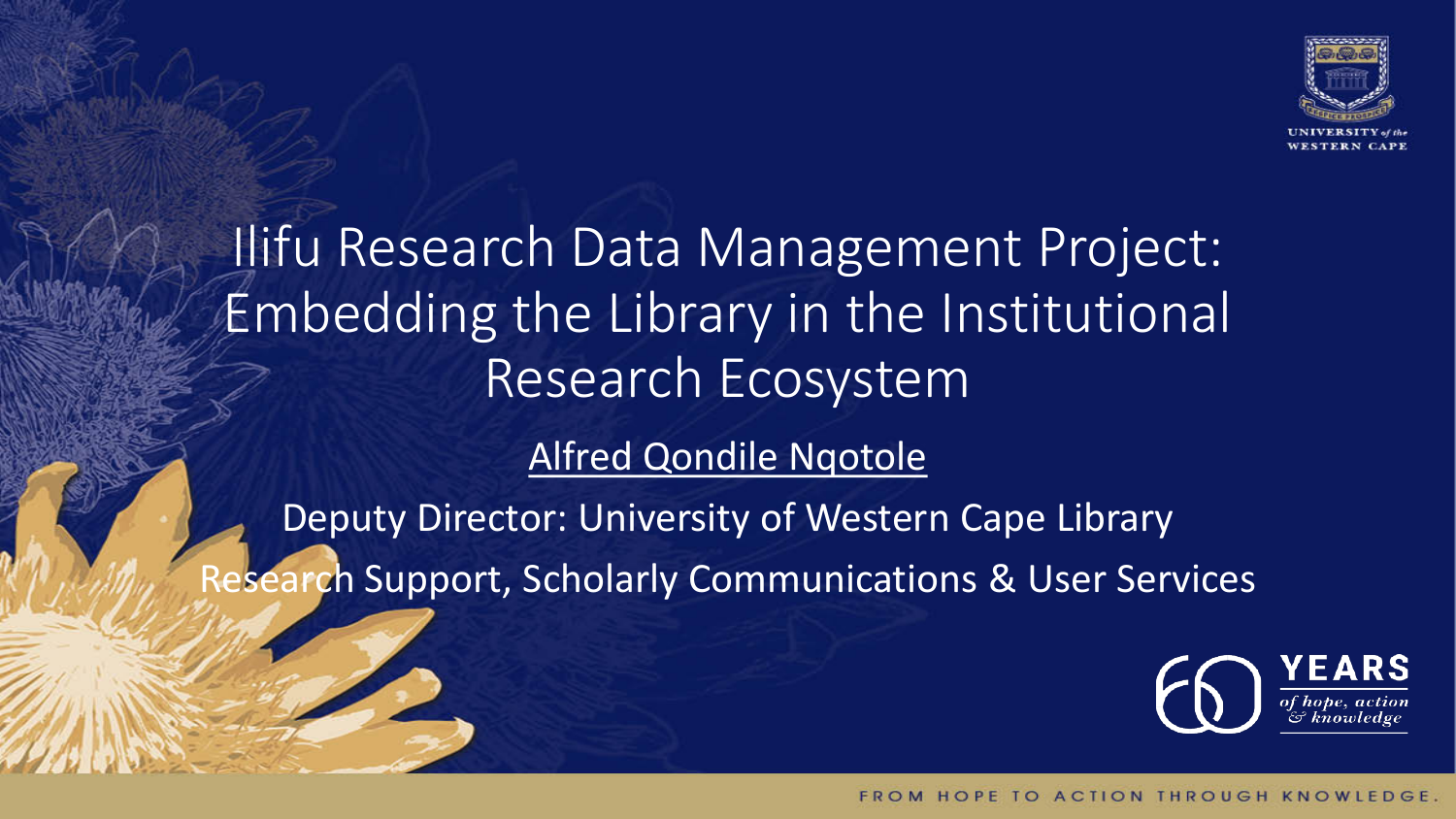

### **Ilifu Working Group 3 – Samuel (SUN); Jeremiah/Sanjin(UCT)**

Open Science, Open Access/Data, Ethics, Legal and Authorisation (OSADELA)

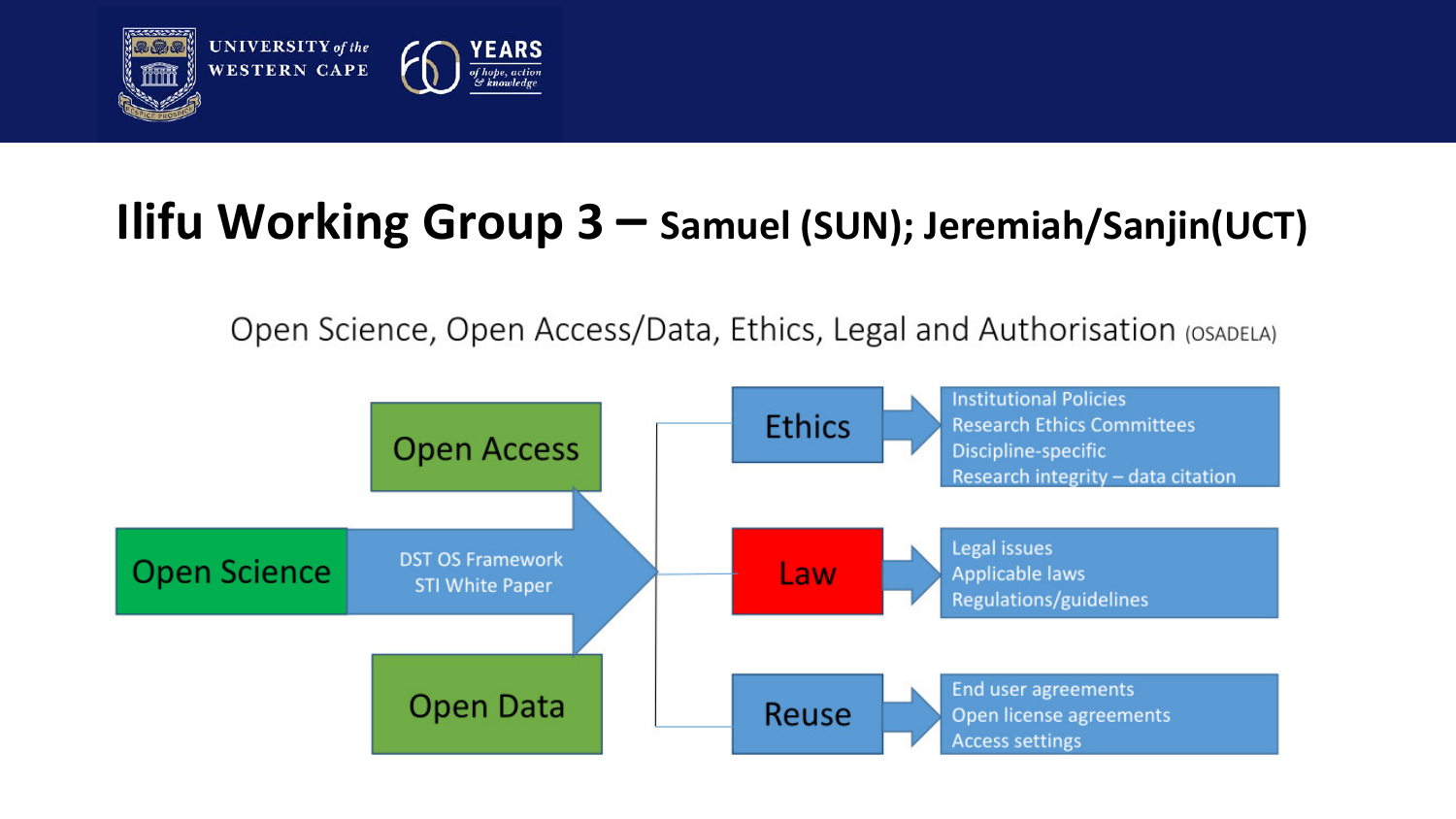

#### **UWC Research Data Management Policy Formulation Process**

|                         | <b>Contributors</b>                                                                            | <b>Details</b>                          | <b>Date</b>               |
|-------------------------|------------------------------------------------------------------------------------------------|-----------------------------------------|---------------------------|
| $\vert$ 1               | Mr A Ngotole, Mr M Snyders, Dr C Hart and Dr G Davis                                           | Initial draft                           | 18/01/2019                |
| $\overline{\mathbf{2}}$ | Mr A Ngotole & Dr S Neerputh                                                                   | Revised draft                           | 28/04/2019                |
| $\overline{\mathbf{3}}$ | Prof M Vaccari and Prof B Fielding                                                             | <b>Comments &amp; Ownership</b>         | 06/05/2019                |
|                         | by Senate Library Committee<br>Reviewed                                                        | Comments/Feedback                       | 14/05/2019                |
| $\overline{4}$          | by Senate Research Committee<br>Review                                                         | Comments/Feedback                       | 13/09/2019                |
| 5                       | by Senate<br><b>Executive Committee</b><br>Review                                              | Referred<br>back for wider consultation | 15/10/2019                |
| 6                       | <b>Reviewed by REC Members</b>                                                                 | Comments/Feedback                       | 04/11/2019                |
| $\overline{7}$          | Deans, Deputy Deans of Research, SARChI Chairs, DVC: Comments/Feedback<br>Academic, REC Chairs |                                         | 11/03/2020                |
| 8;                      | Mr A Ngotole, Prof M Vaccari, Mr M Snyders, & Ms S Schafer   Comments/Feedback                 |                                         | 20/07/2020;<br>30/09/2020 |
| $\overline{9}$          | <b>Senate Meeting</b>                                                                          | Discussion                              | 05/11/2020                |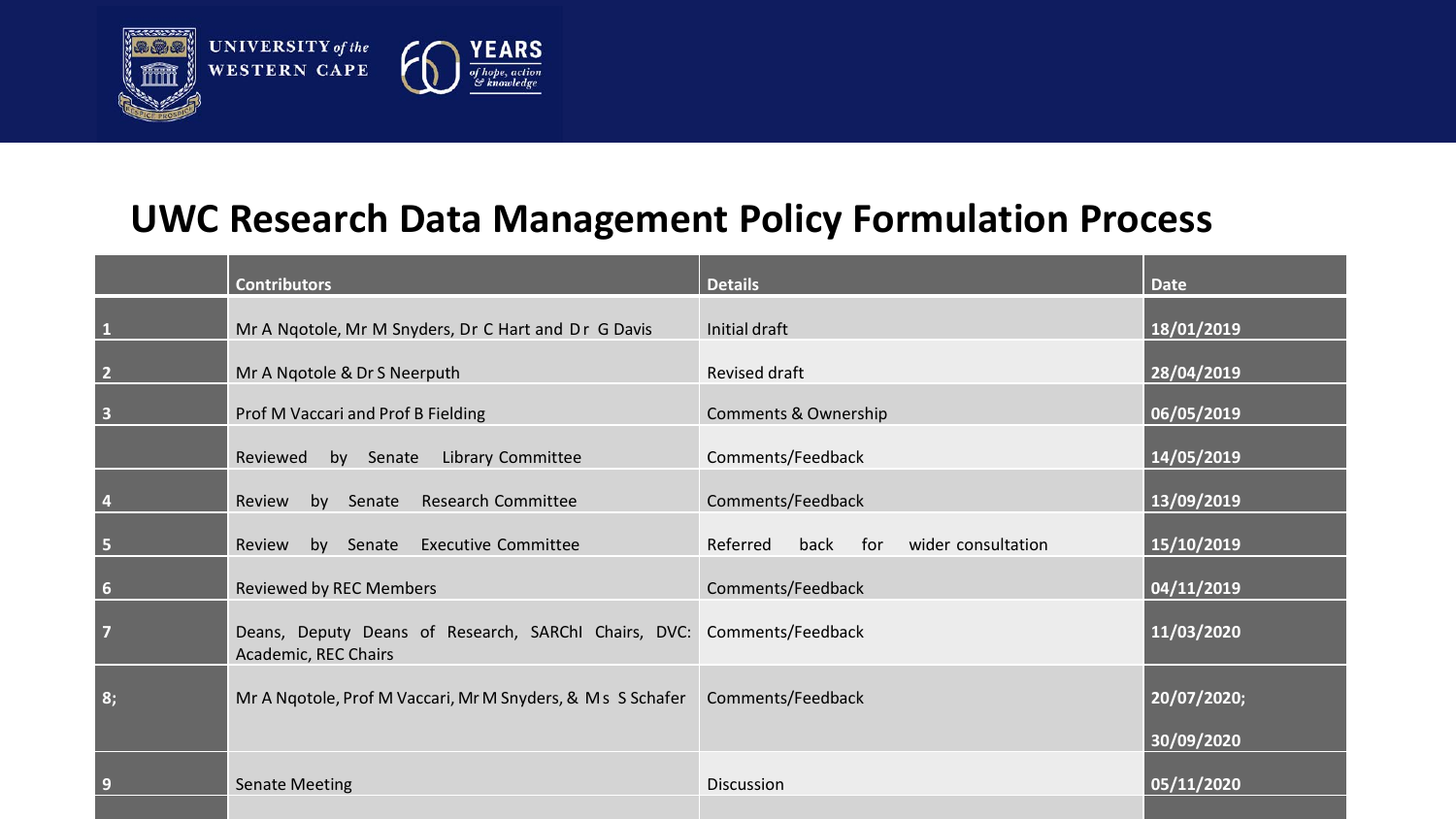

## **UWC Research Data Management Policy**

#### **Executive Responsibility**

▶ DVC: Research & Innovation

#### **Policy Ownership**  $\triangleright$  Research Development Department

#### **Policy Drivers**

- Director: Library Services Director: eResearch
- Director: Research Development

#### **Policy Governance**

 $\triangleright$  Senate Research Committee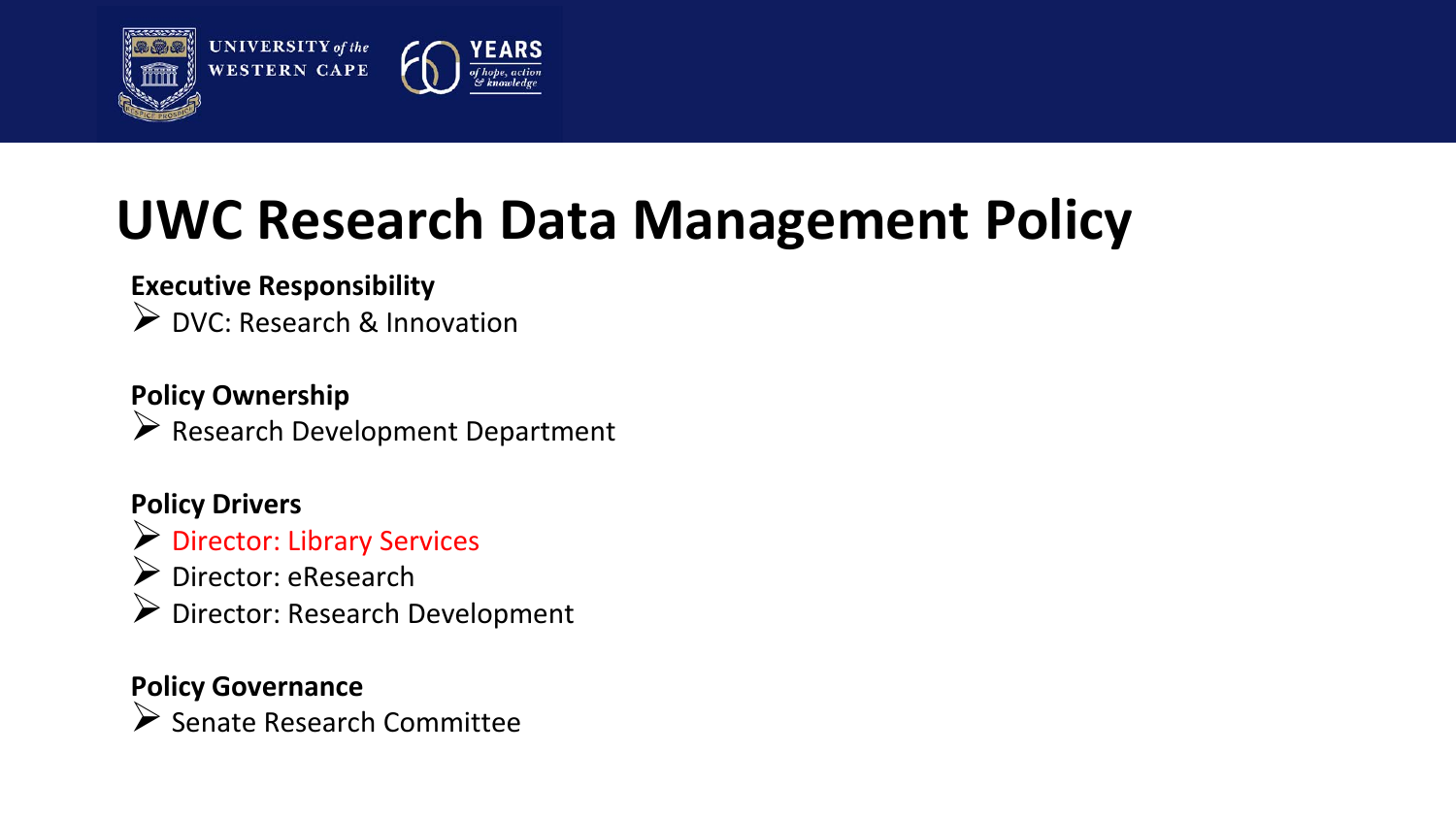

## **UWC POPIA Compliance Reference Group**

The **Research Data Management** Task Team is involved in the identification of the various processes, forms and potential impact **Research** has across the University in terms of POPIA.

- Mr Alfred Ngotole (Deputy Director Library)
- Dr Ana Casanueva (Director TTO)
- Prof Burtram Fielding (Director RDO)
- Mr Laurence Corner (Faculty Manager Sciences)
- Ms Tamima Talip (Deputy Registrar, Legal Services)
- Dr Thabile Sokupa (Director DVC-R&I Special Projects)

#### **Co-opted Members**

- Prof Mattia Vaccari (Director, eResearch)
- Mr Mark Snyders (Scholarly Communications Librarian)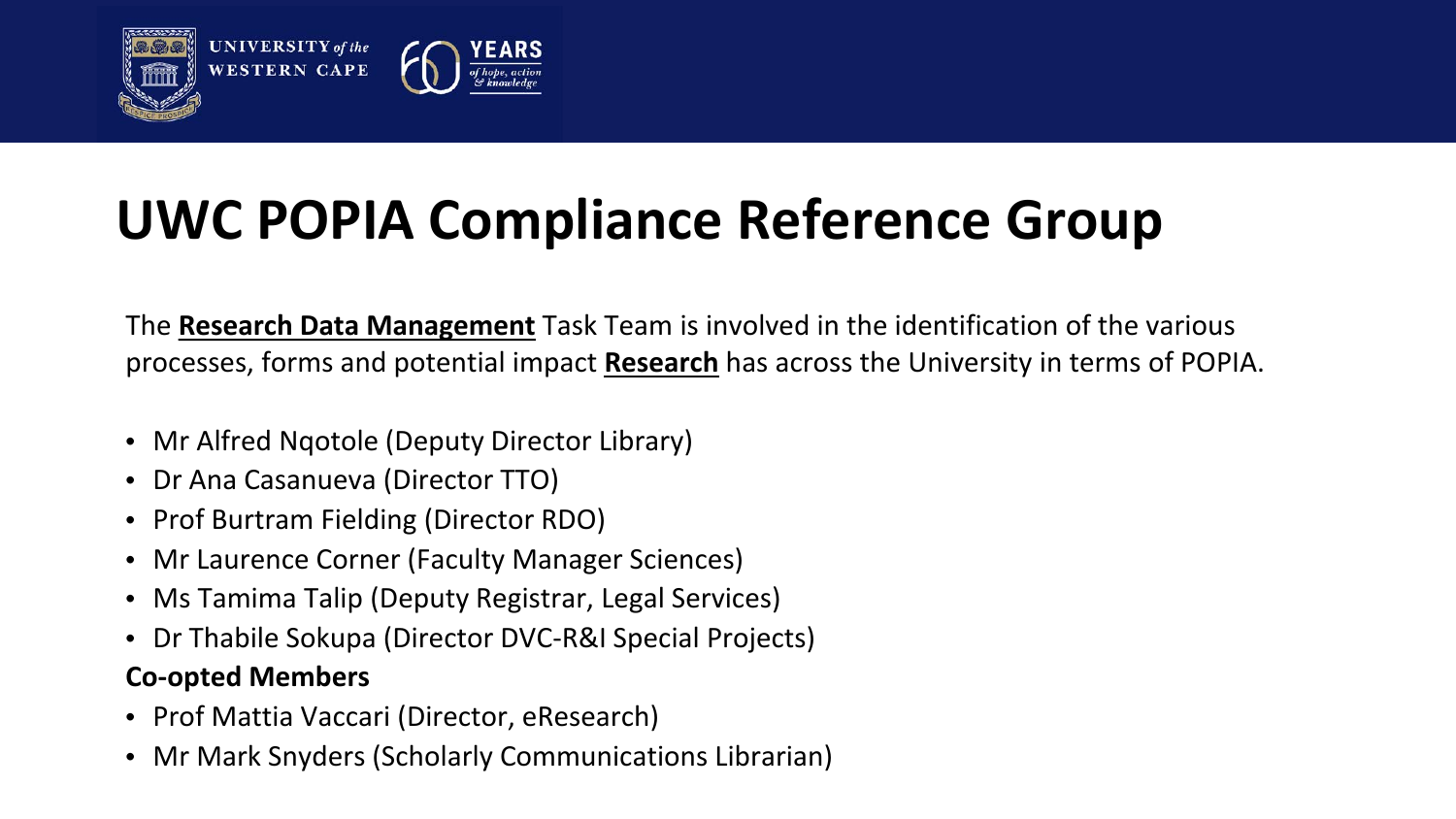#### **Collection, Storage and Processing of Research Personal Information: POPIA Compliant**



renewing Ethics Registration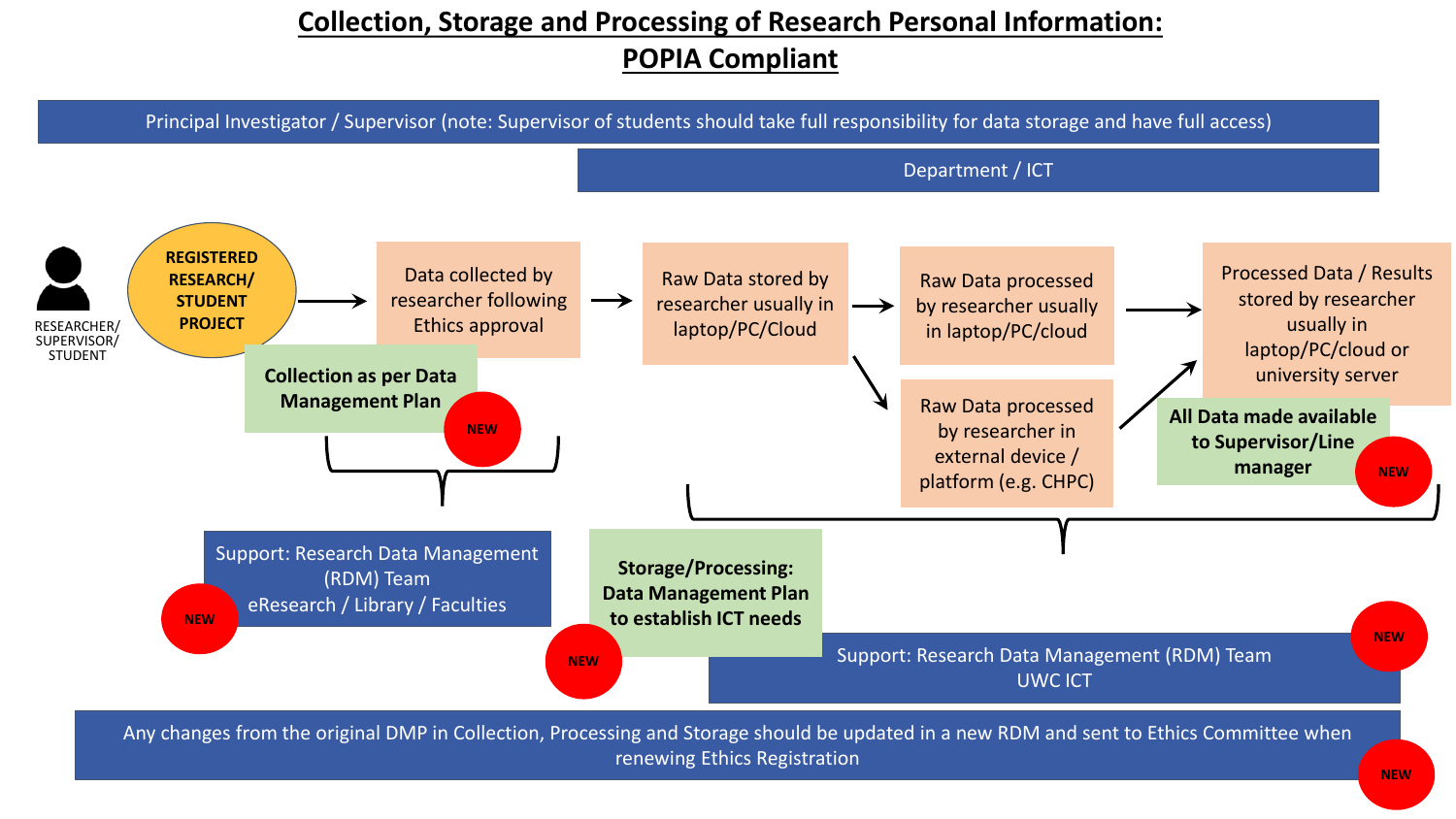#### **Registration of Research Projects which collect/use Personal Information**

**POPIA compliant**

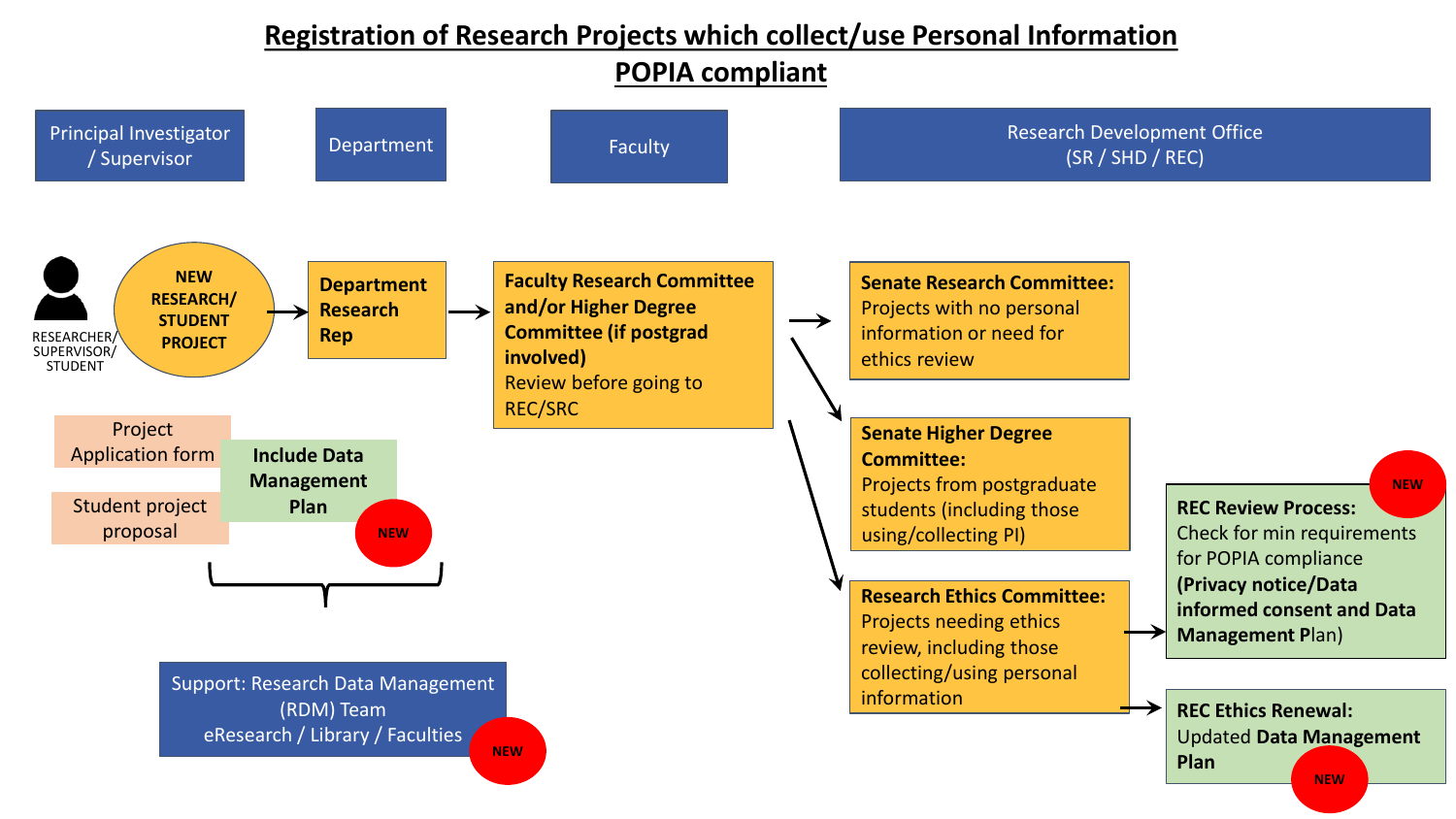



# **Capacity Building/ Training Programmes**

- $\checkmark$  Faculty of Dentistry RDM in the curriculum at Masters level
- Introduction to Research Data Management
- Unpacking UWC RDM Policy
- Introduction to Kikapu (UWC Figshare instance): Depositing and sharing your research
- Creating & Updating Data Management Plans (DMPs)
- Data Literacy (New in 2022)
- Information & Research Guides and Library Research Portal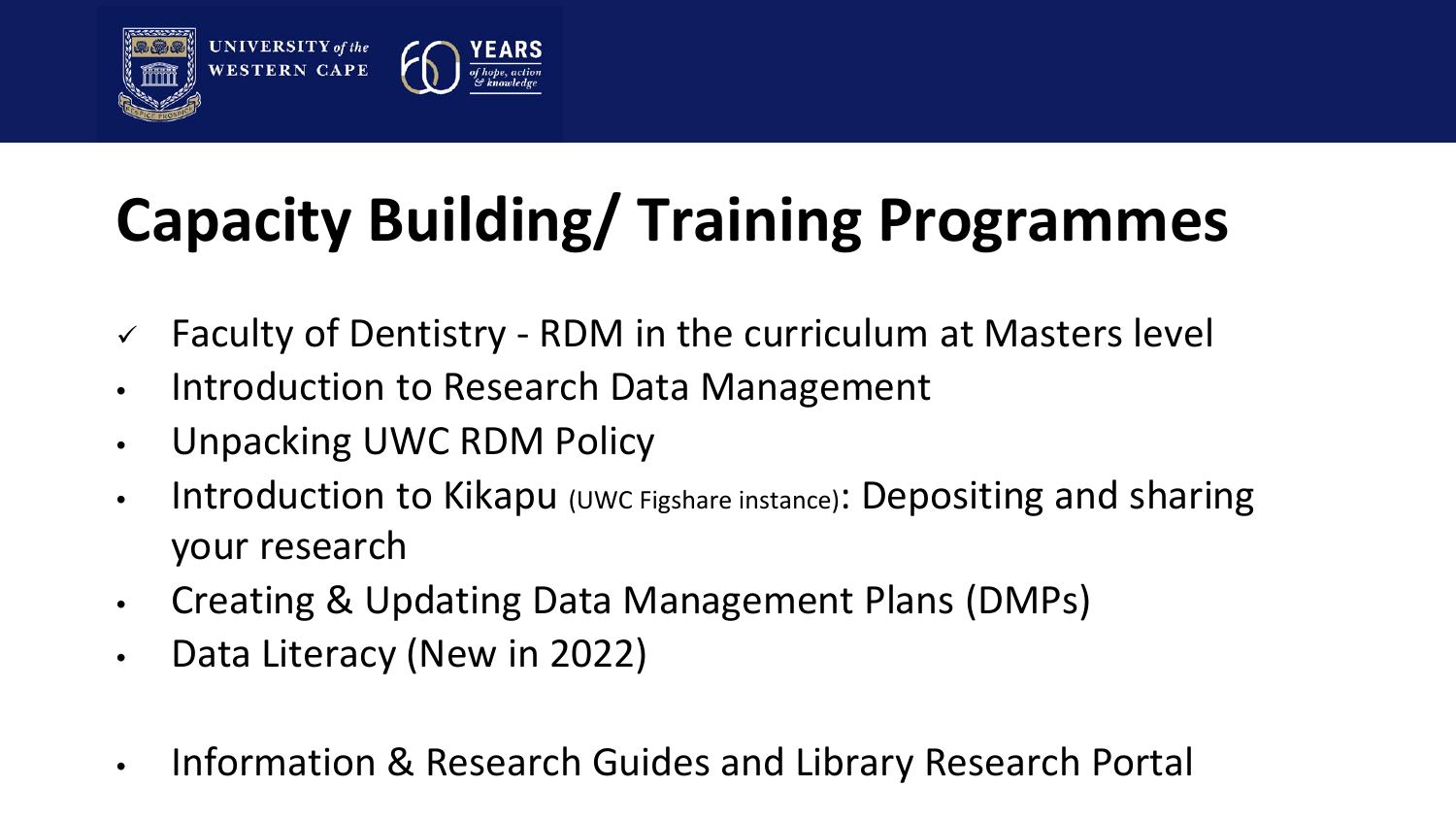

## **Draft eResearch Strategy 2021-2025**

- 1) Continue investing in IDIA and ilifu post-2021 to support astronomy and bioinformatics research while developing cloud computing technologies
- 2)  $\rightarrow$  Develop an institutional research IT infrastructure (UWC Research Cloud) to serve data intensive researchers in all fields – may both include on-campus and off-campus components
- 3) Prioritize faculty hires and/or research chairs in Data Intensive Research, with a particular focus on researchers with interdisciplinary research and international collaborations
- 4) Monthly Data Intensive Research seminars and yearly Data Intensive Research Workshops
- **5) Provide effective, secure and user-friendly solutions for all phases of the Research Data Management lifecycle and create a community of practice around RDM**
- 6) Train postgraduate students and researchers in interdisciplinary data science techniques Launch a Centre/Institute/School for Interdisciplinary Data Intensive Research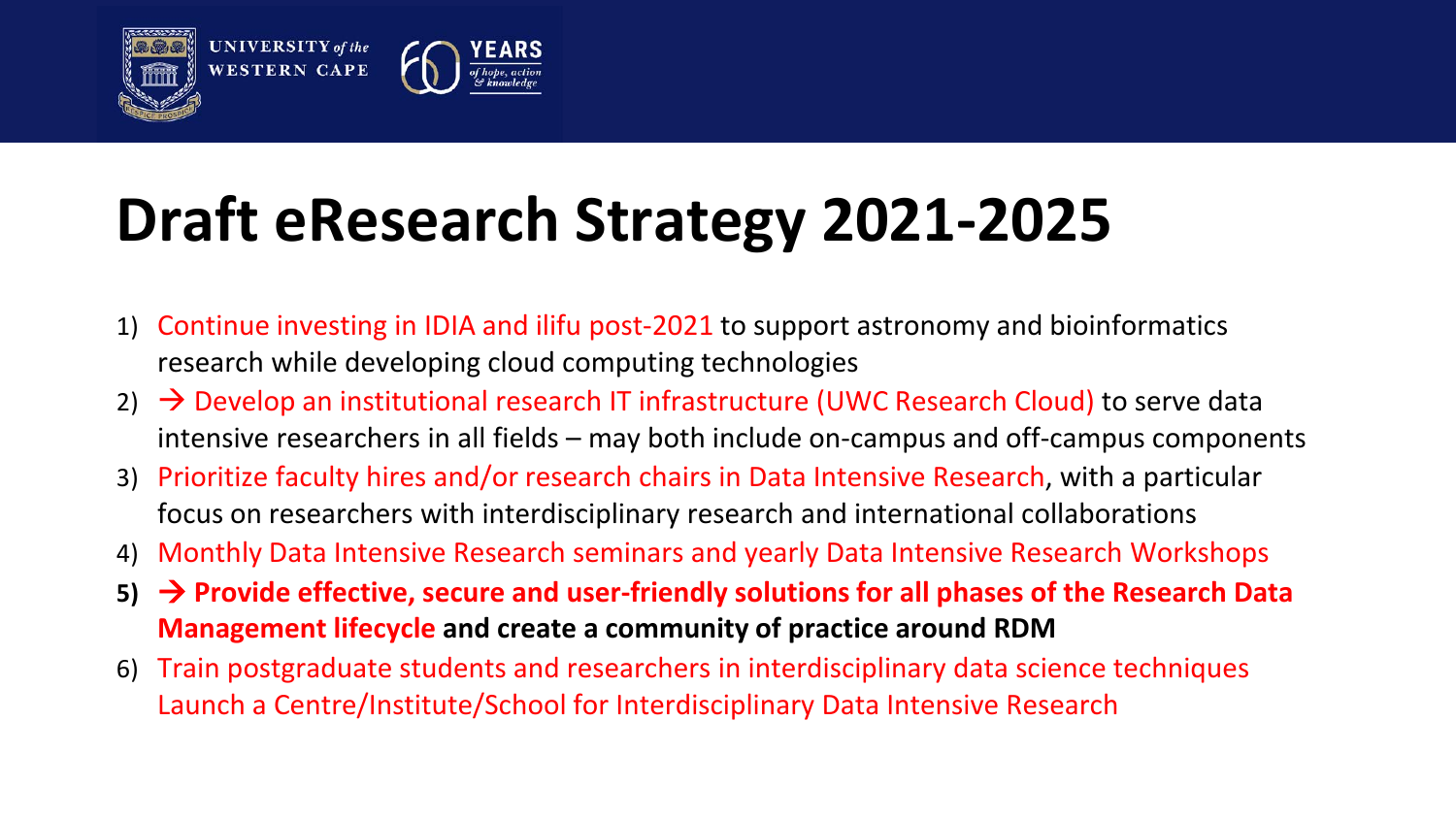

**UNIVERSITY** of the **WESTERN CAPE** 



# **Institutional Commitments**

- 1) UWC researchers must be aware of and become better acquainted with ever more powerful data science techniques and tools which can greatly increase their research productivity.
- 2) UWC researchers need an adequate institutional research IT infrastructure and associated support to allow them to develop data intensive research and postgraduate student training.
- 3) UWC students must be trained in open source data science techniques and tools.
- **4) UWC Library Services needs to put an increased emphasis on Research Data Management, Open Access publishing and FAIR - Findable, Accessible, Interoperable and Reusable - Data.**
- 5) UWC ICS needs staff who can deploy and support research-oriented IT infrastructure.
- 6) UWC Leadership needs to be able to easily and transparently acquire, monitor, process and visualize the diverse university data streams to facilitate institutional decision making processes e.g. through the ongoing Business Intelligence project led by Institutional Planning.